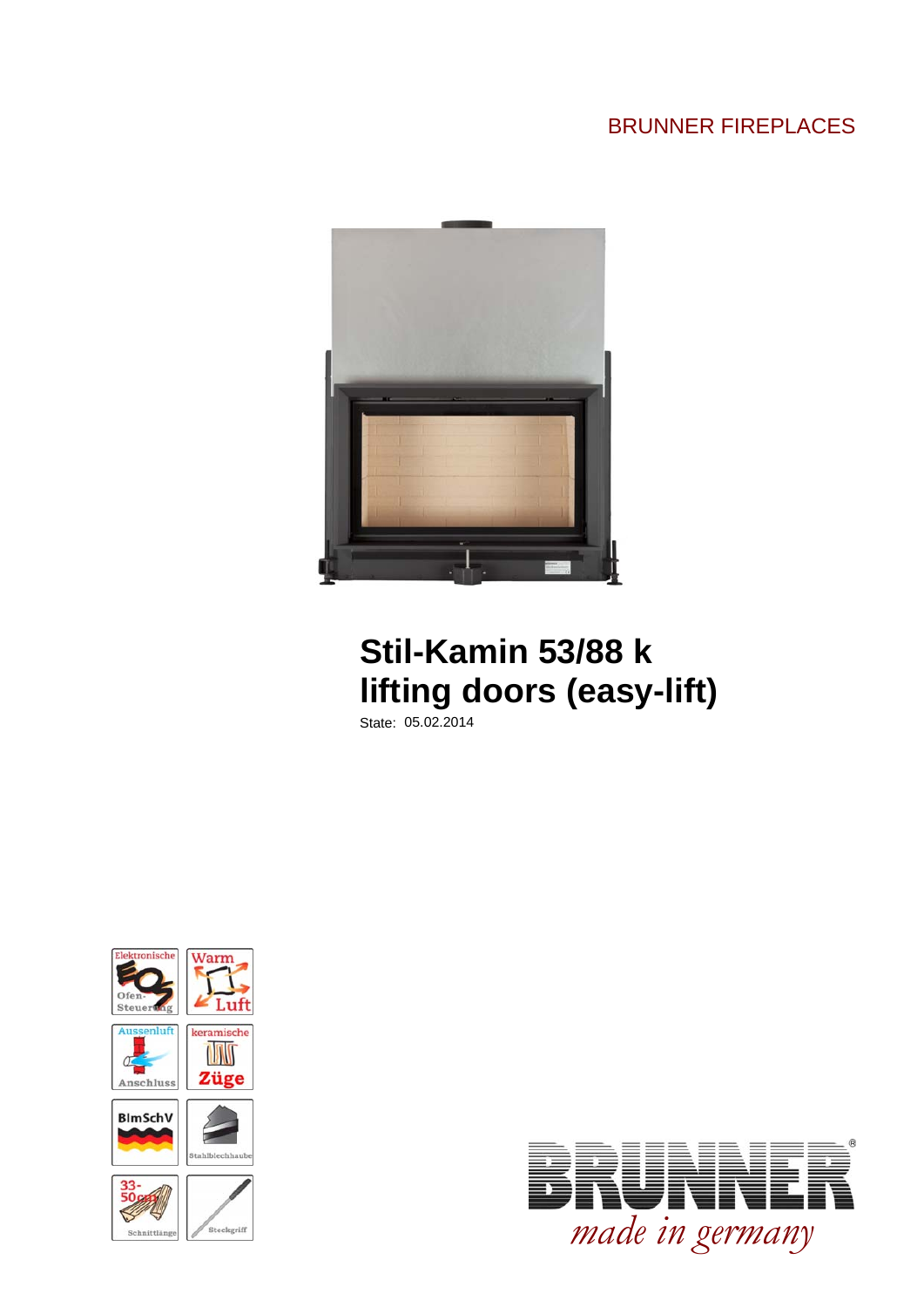#### Dimension sheet | **Stil-Kamin 53/88 k lifting doors (easy-lift)**



We suggest for CAD planing Palette CAD. Permanent updated drawings: www.brunner.de Frames / front versions are marked colored.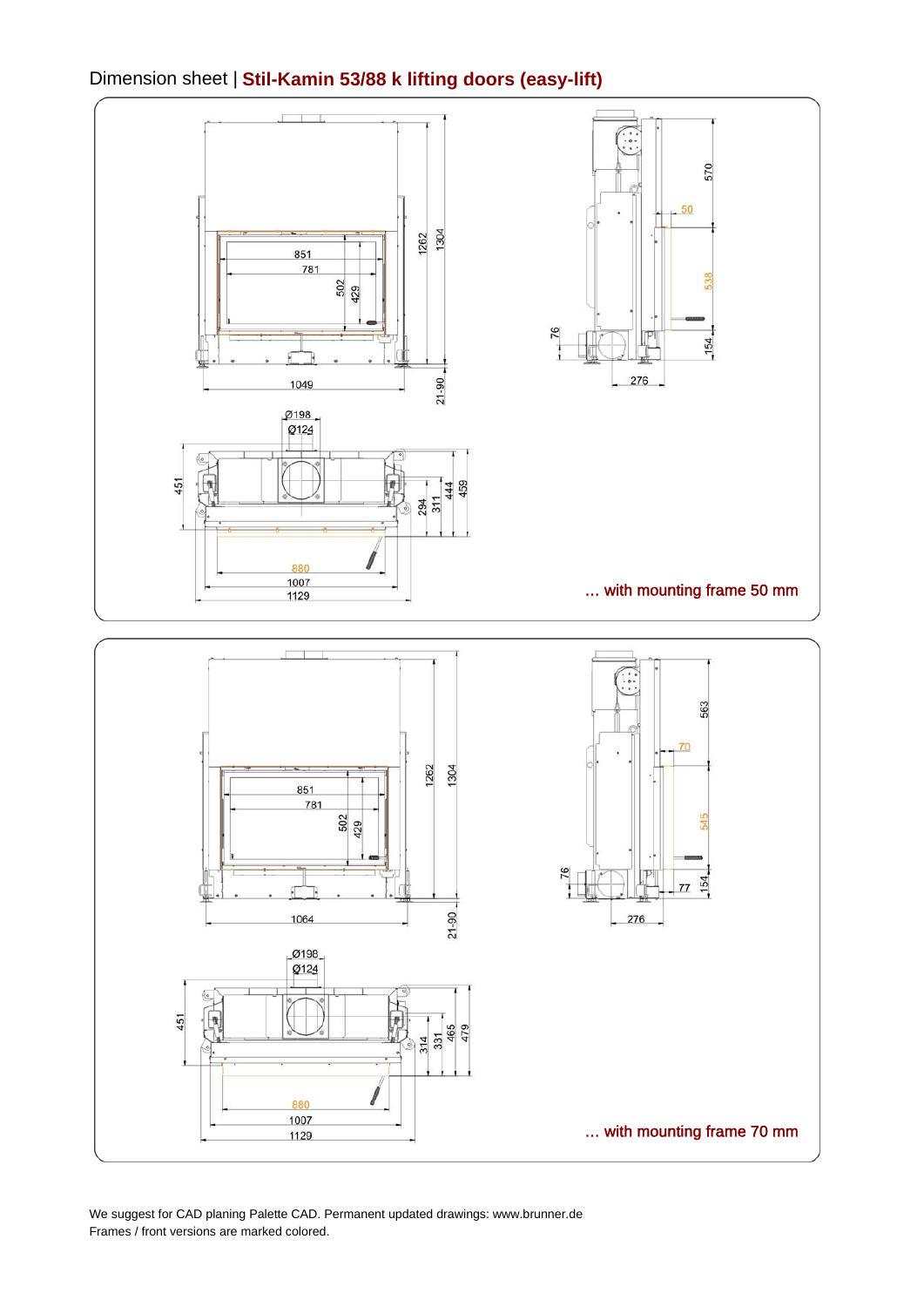#### Dimension sheet | **Stil-Kamin 53/88 k lifting doors (easy-lift)**



We suggest for CAD planing Palette CAD. Permanent updated drawings: www.brunner.de Frames / front versions are marked colored.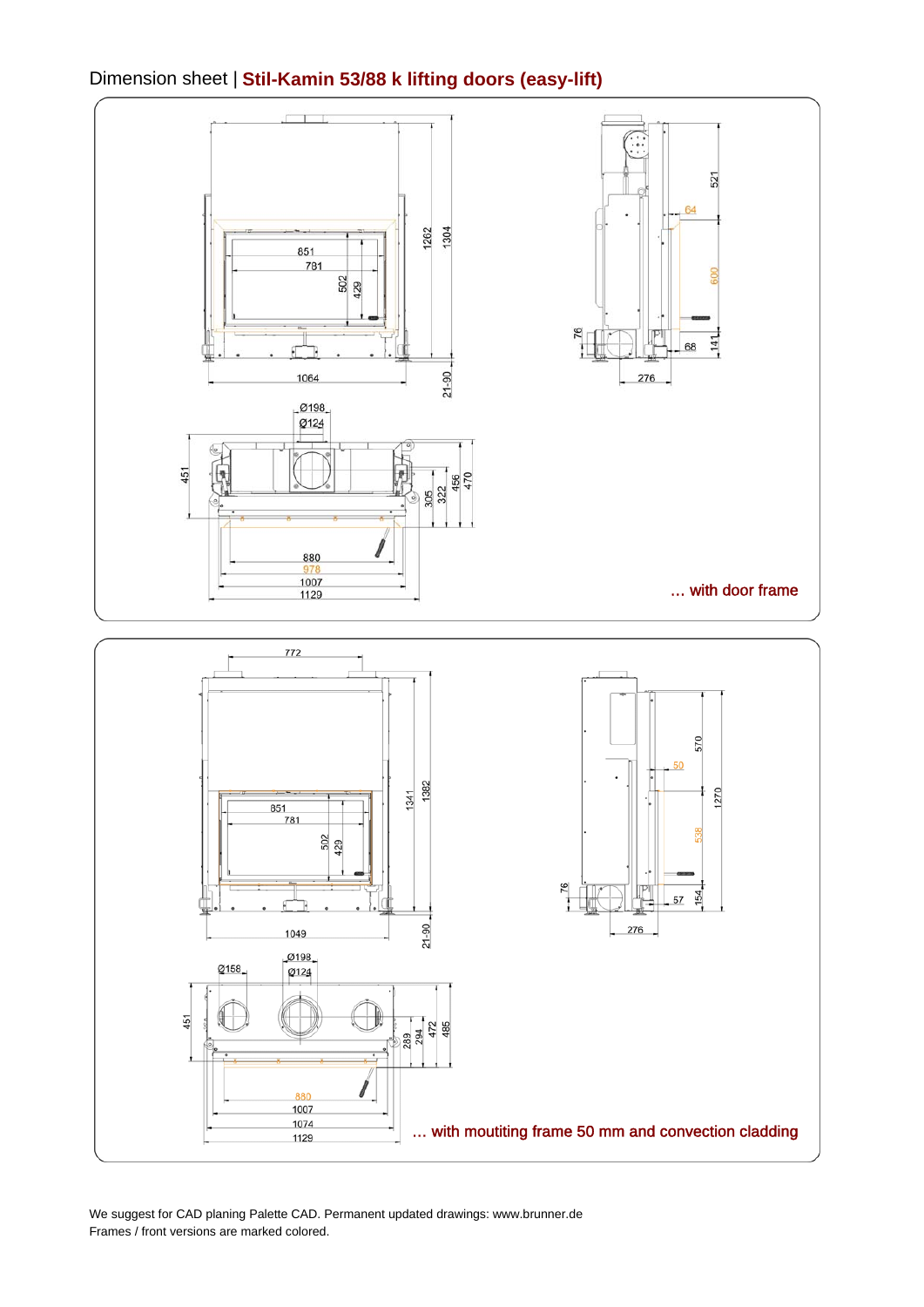#### Dimension sheet | **Stil-Kamin 53/88 k lifting doors (easy-lift)**



We suggest for CAD planing Palette CAD. Permanent updated drawings: www.brunner.de Frames / front versions are marked colored.